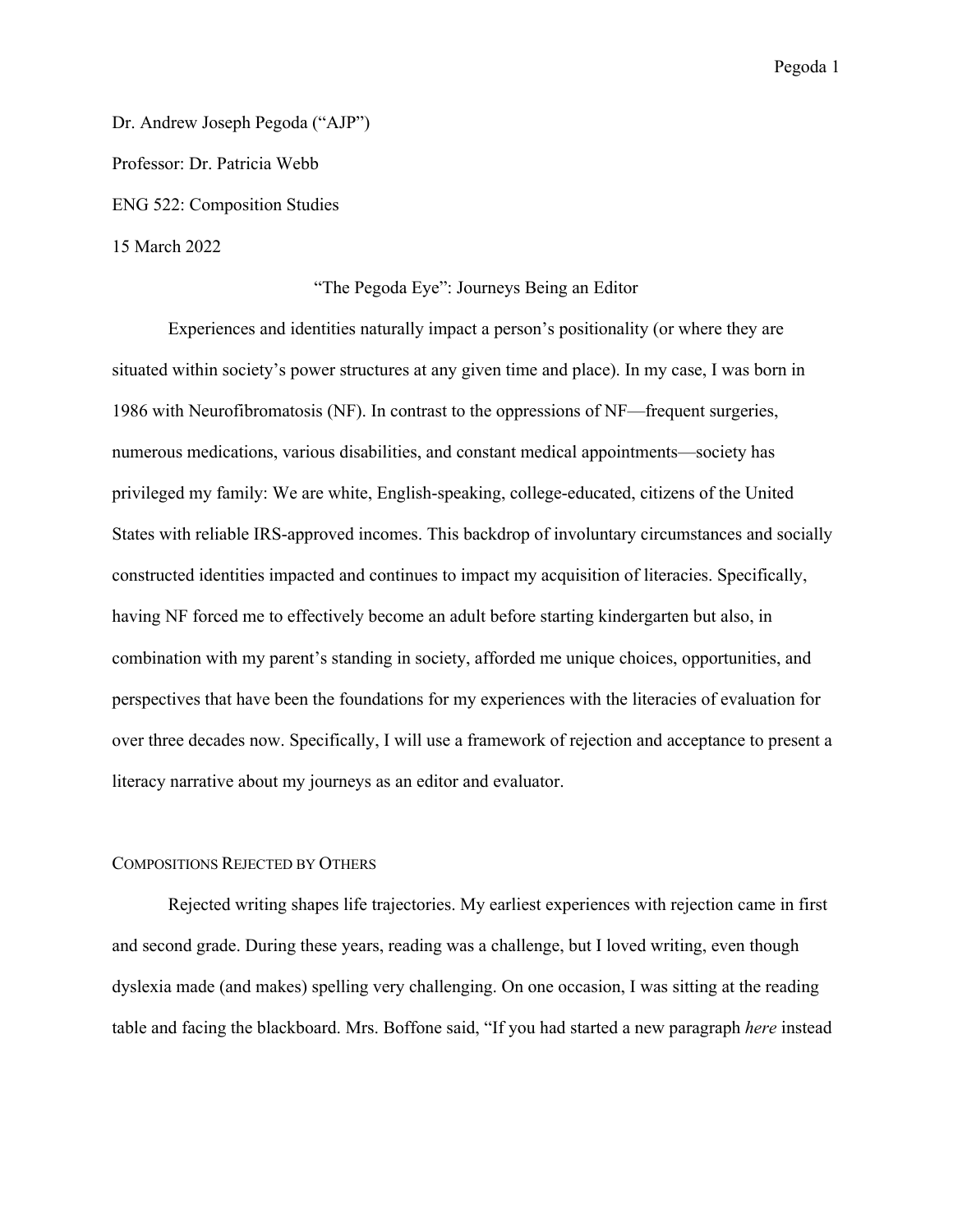of *here*, you would have earned an 'A' on this paper."1 I remember thinking how arbitrary that sounded. On another occasion, the blackboard was behind me this time, and Ms. Sharp was at my desk looking over my essay. Suddenly, she tore it up and stormed out of the room. The other twentysomething children in the classroom looked at me. Fear was in everyone's eyes. She came back about ten minutes later. I never learned what I did wrong, or what I did to cause such a reaction. Having taught thousands of students and specifically talked with hundreds, I know such experiences are shared by too many, experiences where both parties lacked the ideal literacies for those situations.

My next significant memory with rejected writing occurred a decade later when I was a firstyear college student in 2005. I submitted my first essay for Composition & Rhetoric I, and Dr. Lamb did not like it. She pointed out dozens of structural choices she disliked and said to start completely over. I was tempted to just drive home and forget college. The feedback took me back to those early years in elementary school. But, I decided to try her advice and see where it took me. I went home and went to bed early. The next morning, I sat in my home office and started the writing from scratch. It took over ten hours, but I had another essay written. I emailed it to her through WebCT (a now-defunct learning management system), as requested. And relief. She wrote back: "You're a quick fix. This is absolutely perfect." After this, and for almost every essay through both first-year writing classes, she always made me make major revisions, often asking that I completely rewrite essays. It was frustrating. But, when I reached her satisfaction, exhilarating. When I turned in the last paper for the last class, Dr. Lamb said, "I've thrown many challenges at you, and you've finished with flying colors. Well done." And it was in her class one day in March 2005 that I first decided I wanted to be a professor and spend my days thinking, writing, and teaching. And it was Dr. Lamb who invited me to the Honors Program, where I went on to earn more honors credits than anyone in the history of the college, even as she rejected the first version of my first essay.

<sup>&</sup>lt;sup>1</sup> All names have been changed, except where there is information readily and publicly available about our work together.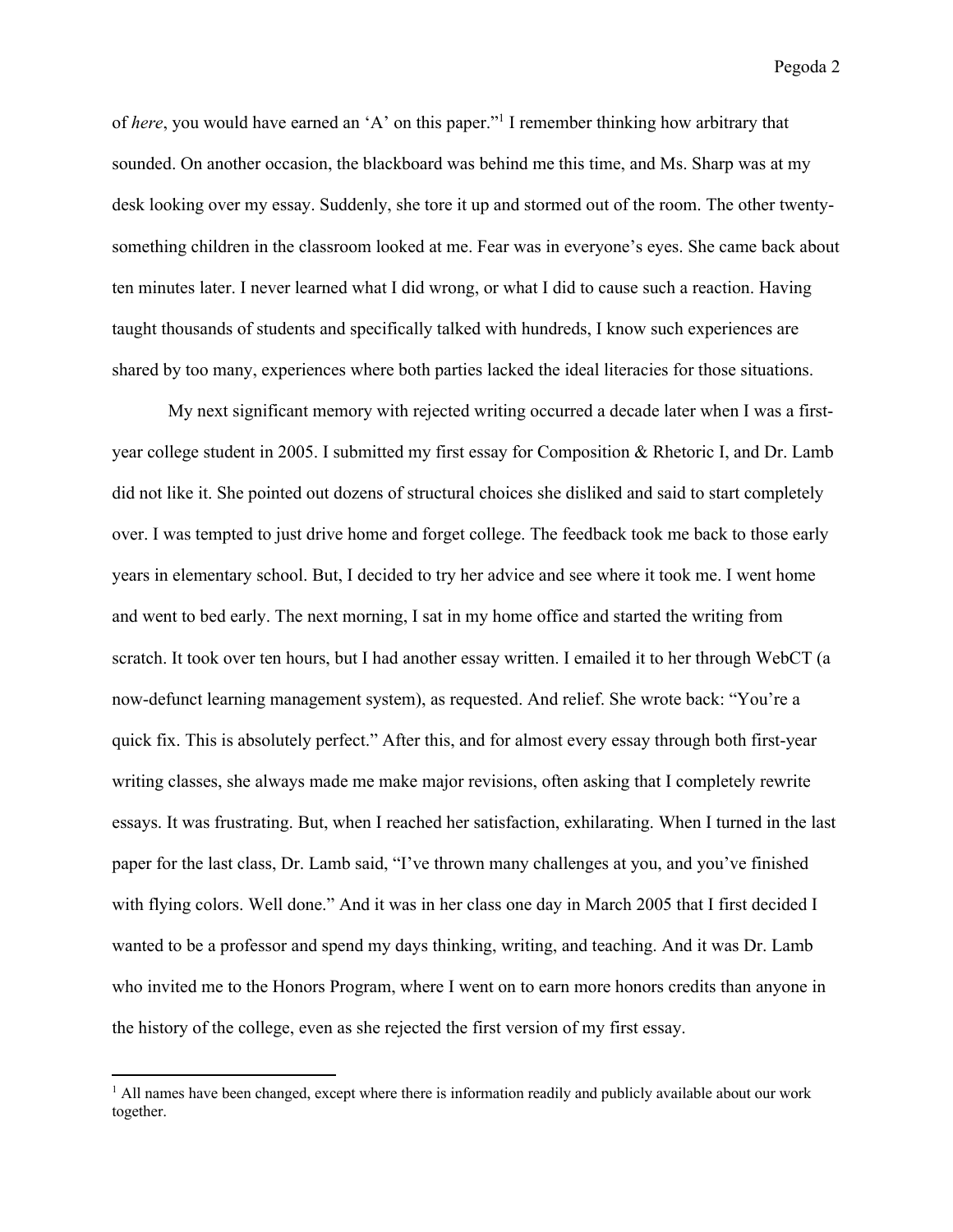While Dr. Lamb was blunt and vague, she encouraged and demanded revision, sometimes revision after revision after revision. Unlike my literacy sponsors, to use Deborah Brandt's concept, in elementary school who simply rejected writing (and who inevitably made strong psychological links between writing and trauma for some), the pedagogy Dr. Lamb practiced encouraged me to internalize that writing is never finished, that any essay can be written in countless ways, and that conversations about writing can be part of a dialogue, all of which have in turn informed my skills as an editor (167-69). Sometimes, rejection is just the start of editorial negotiations. And there are numerous ways of rejecting.

Rosa is the next person who rejected my writing in significant, surprising, and new ways. When I first had sustained interests in public writing beyond what I had done for *Houston History Magazine* and for *Inside HigherEd*, I emailed the Public Relations Office at the University of Houston, as I had heard they helped faculty place essays in national publications, and attached an essay about Chick-fil-A's anti-queer funding practices. I was quickly put in touch with Rosa. She said we could get the article published in *The Houston Chronicle*, but I would have to make a few revisions first. But when I opened the returned attachment, parts of the essay had already been heavily edited and other parts had specific questions and comments. My initial reactions centered around feeling territorial: How dare this stranger change my essay and demand revision without my permission! I am a published author! I have a doctorate! After I gained some perspective and remembered lessons that I had now taught students about writing being an on-going process and learning how to reach different audiences, I accepted all of the changes and worked on the remaining questions and comments. I sent it back several hours later and the next day it was published in one of the nation's most circulated newspapers.

Rosa then offered to help with any of my essays, so I sent her another essay a few weeks later about why people forgo voting. I opened the document she returned, and again, every sentence had major changes. I ended up rewriting the entire essay. I sent it back several days later, and Rosa said it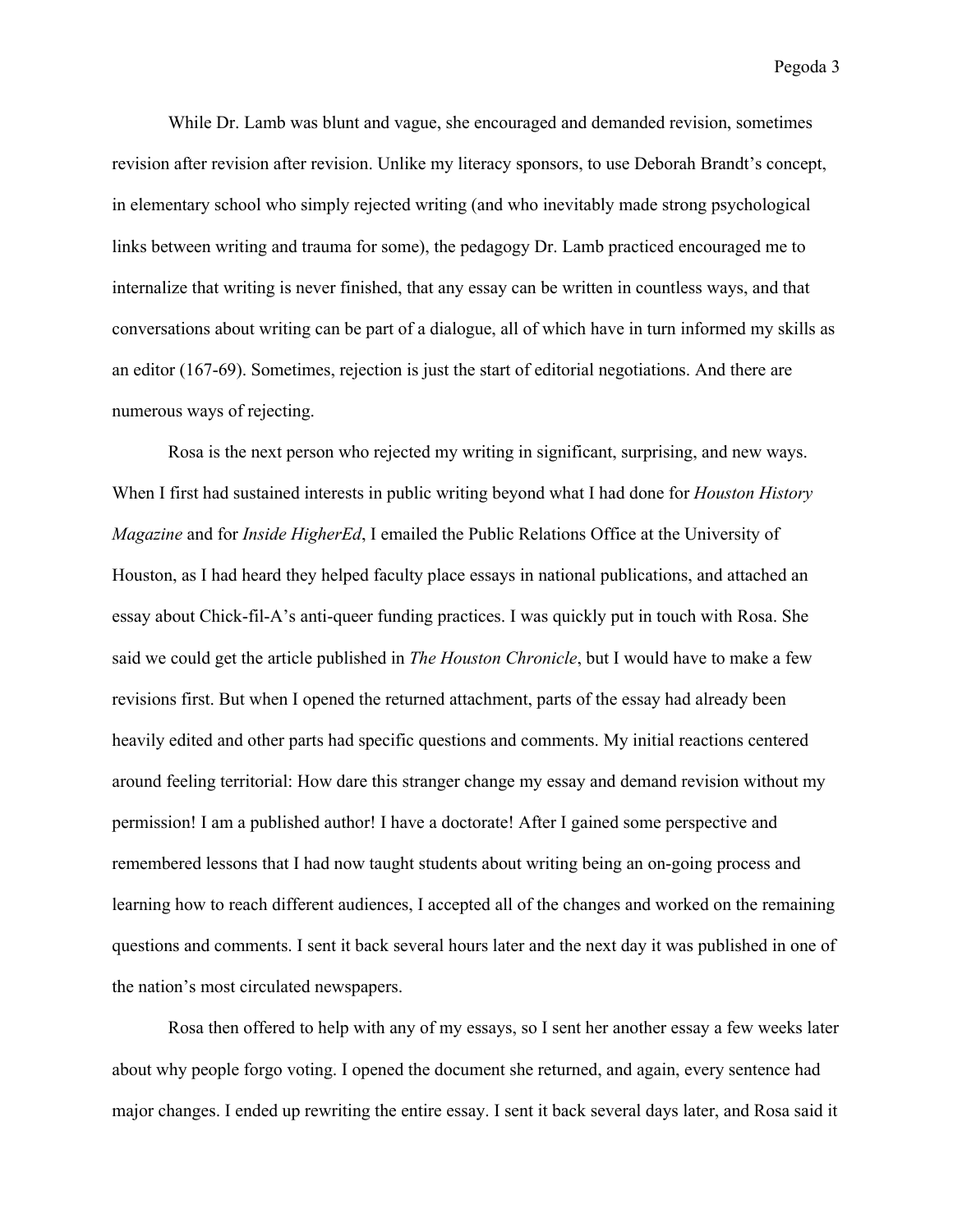was ready. It took several tries to find a publication interested—several said "we love this piece, but it doesn't exactly fit what we need right now"—but *The Conversation* published it and dozens of other publications redistributed in the coming weeks. After this essay came out, Rosa said, "You get it." She explained that I understood writing was a process, that writing for general audiences required a kind of super concise approach, and that I was one of the few who adjusted and just got the work done. We are still in touch, but before she retired during the COVID-19 global pandemic, Rosa had helped me revise and place at least a dozen articles. My public-facing publications have been significantly helped by her initial rejections, rejections only possible because of my employment, employment only possible because of my doctorate, a doctorate largely possible because of an entire array of identities handed to me at birth, and a doctorate only possible because of constant practice and experience with various literacies.

### BECOMING THE REJECTOR OF COMPOSITIONS

My formal experience associated with evaluation and being the rejector started in 2007 with grading *my* college students' assignments, but I have been evaluating—and sometimes rejecting myself and others my entire life. I have frequently served as my own harshest critic, sometimes sitting on ideas for years until I deem them ready. I oten delete sentences or paragraphs or even entire essays that I know will not work. Sometimes my body even does the rejection, such as when my dyslexia is acting up such that I just have to stop all attempts at reading and writing for the day. Oddly, some of my best writing comes when I suffer from a migraine.

One of my earliest such memories occurred while in kindergarten in Richwood, Texas, when we learned to draw a star with five points. Mrs. Epps demonstrated on the overhead, and we practiced on our own with her going around the room. This exercise fascinated me and frustrated me. At home, I went through almost an entire pack of paper drawing stars over and over until I was (more) satisfied. No one put this pressure on me but myself. The same constant practice and revision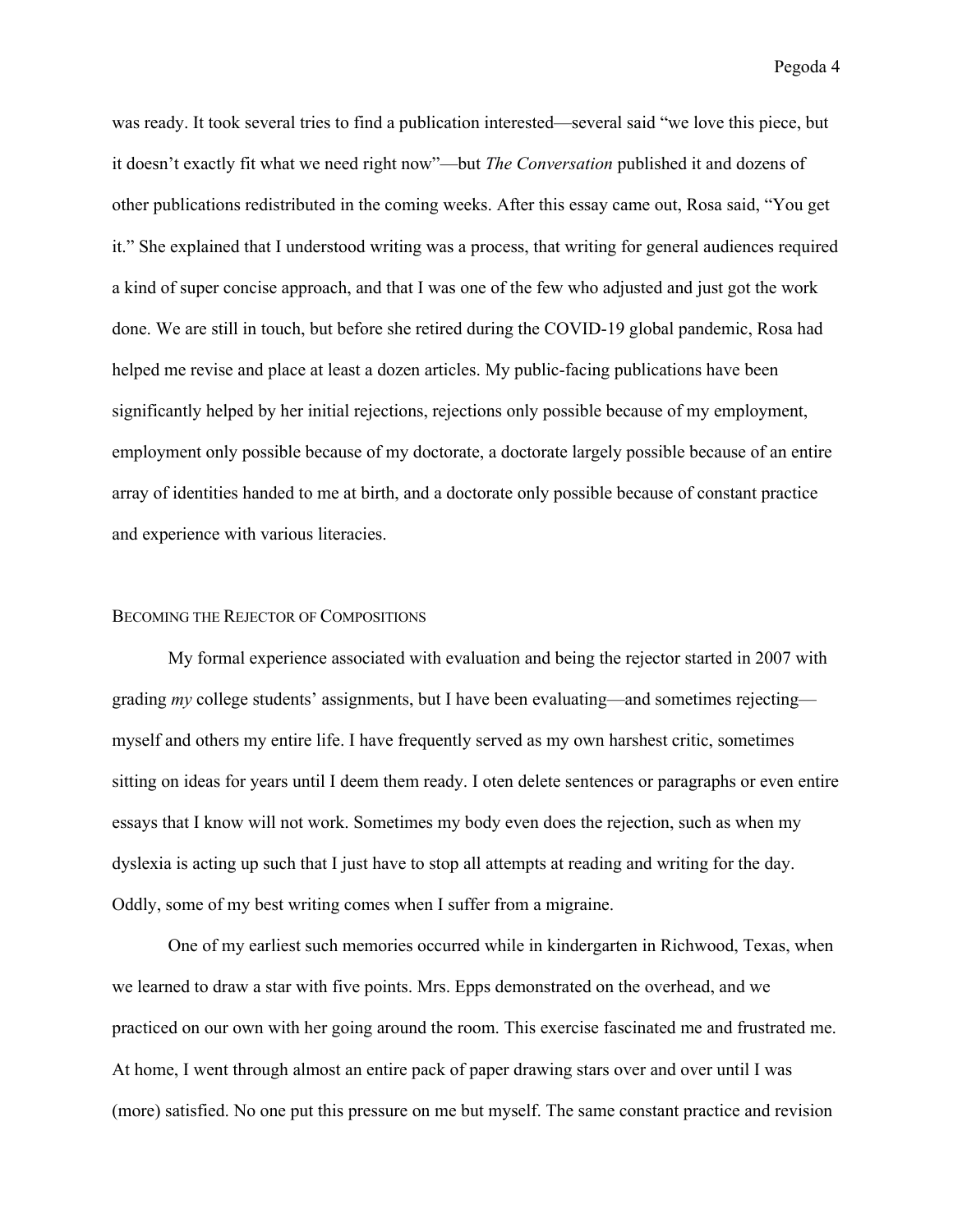that went into this visual composition exists today and even extends to my (probably too high, at times) expectations of others.

In my much younger years, I even *graded* waitstaff at restaurants. I developed an entire rubric that broke down the restaurant experience based on my analysis of the rhetoric of and literacy of the dining experience. I was a strange young person! How many children have such curiosities and interests shut down?

More seriously, my academic literacies of evaluation further developed in fourth and fifth grade when tutoring and reading with children in younger grades. In fifth grade, I graded most of the papers for my Mathematics teacher (including ninety tests twenty pages in length over the 1998-1999 winter holiday) and all the homework my Language Arts teacher assigned. In sixth grade, my Social Studies teacher let me grade all the work he assigned across his six classes—homework assignments, quizzes, and tests. Doing this grading was a thrilling experience and gave me early understandings that such authority is an important responsibility, one based in trust and sometimes even a kind of rejection—a failing grade.

Down the hall from Dr. Lamb's classroom, we had just finished taking a test in my Computer Science class one day in February 2005. I stayed in the classroom after the test to get ahead on the lab assignments. I looked over and saw Professor Woods grading. He looked like he was miserable. I said, "Would you like me to grade those for you?" Before he could finish saying "YES, PLEASE," he had handed the papers to me. From that moment and for the next year, I graded most of the tests and essays he assigned. (And he paid me for my labor!) It was during these experiences that I fully learned, I now see, that grading and evaluating—and doing the related comments and edits—uses very specific types of literacy that remain unnecessary and unfamiliar to most. At the risk of sounding grandiose, it was during these experiences in 2005 and 2006 that I saw firsthand how much more sophisticated my work was compared to most of the other students. I asked myself then and now: "Why don't they follow the instructions?!"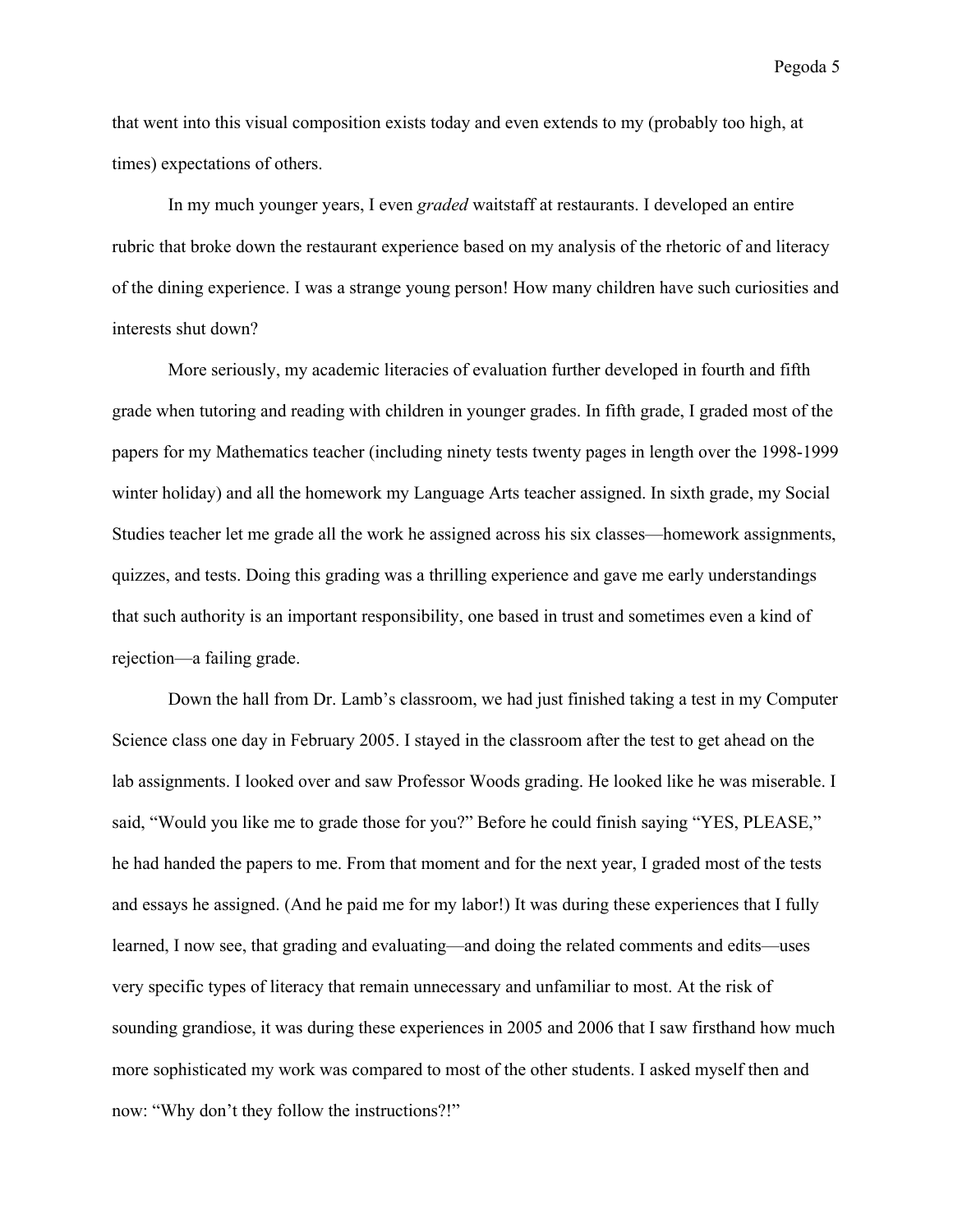In 2008, I was a new transfer student majoring in History at the University of Houston— Clear Lake. About four weeks into the term, Dr. Zophy had exciting news to share at the beginning of class: "My textbook *Dances Over Fire and Water* has been approved for a fourth edition!" After he dismissed the class, I walked up to him and said, "Could I be your research and editorial assistant while you prepare the new edition?" He thought for a second and exclaimed, "SURE!" That summer we spent several days together every week going through every chapter. Using my memory and knowledge of writing, I marked sentences that could use clarification, places where there was a bit of unnecessary overlap between chapters, and places that could use additional detail. Dr. Zophy was very pleased with my work and regularly requested what he deemed "The Pegoda Eye." During this time, fellow students would sometimes send me a paper to proofread, and I pointed out any patterns in mechanical errors and offered suggestions. Editing is indeed a specific genre of writing.

Working with student papers has been a different experience. Each student is in such a different place and wants something different. They each need something different from me as their sponsor. While grading papers sometimes requires rejecting or failing work, learning to compose feedback that is approachable is challenging. I do not intend to replicate Ms. Sharp's or Dr. Lamb's approach. Getting students to read and understand feedback sometimes seems almost impossible. Once when teaching First Year Writing I, I hid their grades until they looked over my detailed comments and wrote a short metacognition-based piece in response. These days semesters usually include 180 students across three or four different classes and no teaching assistant, so such time on writing is impossible. I have found it most effective to usually give each student a sentence or two of specific feedback, to give detailed and general feedback to the class, and to announce that any student wanting detailed feedback about their specific essay should let me know. Inspired by the "ungrading movement" and starting last summer, my students' grades are largely based on their response to a series of submission questions: "what did you learn by completing this assignment," "what are your strengths in this submission," "where you can improve in the future," "what grade"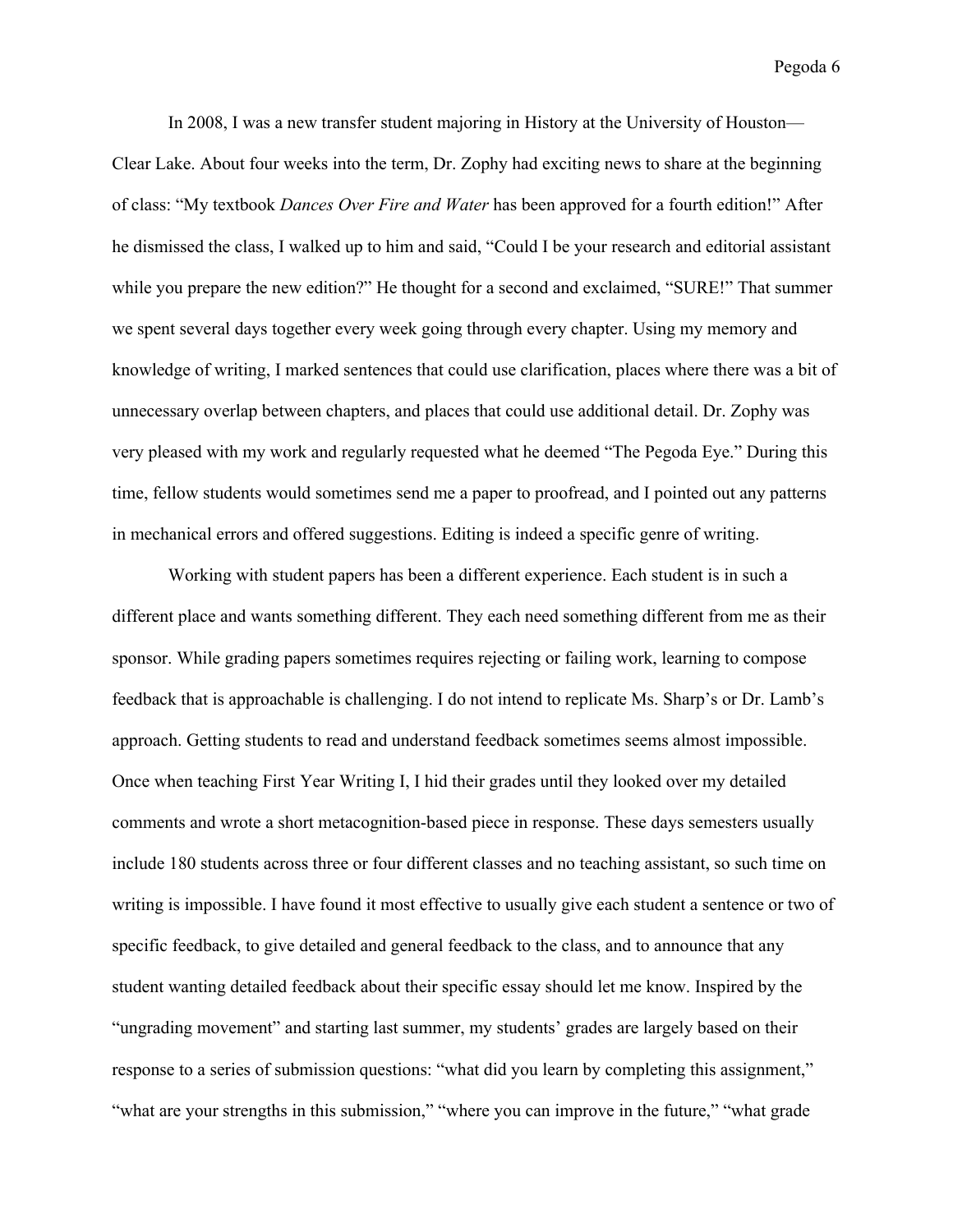would you assign yourself and why?" To my surprise, often, the self-evaluation students provide is *spot on*, even to the point of rejecting themselves.

Since March 2021, I also have experience accepting and rejecting public writing for the scholarly, public-facing *Conceptions Review*, co-founded with my friend and colleague, Timothy Seiter. I found myself remembering Rosa and telling writers, "This is good, but needs major revisions. Do *this* to get started." Academic colleagues are willing to read feedback but are stubborn too, especially those new to the OpEd/public-facing genre. Tim and I find ourselves doing some heavy editing and asking numerous questions. Thus far, we have only rejected one submission. The pitch was confusing and unclear and seemed like something that would require substantial work for us in the making-this-approachable-for-the-public stage. This writer resubmitted with a re-written pitch that soon resulted in a published piece.

### CONCLUSIONS AND PHILOSOPHIES FOR LIFE-LONG LEARNING

A person who thoughtfully sponsors and edits the work of others continually hones a variety of skills. They understand that any kind of composition is valid and has its specific conventions, editing perhaps among the most sacred. They have patience and perseverance. They understand the subjectiveness and relativeness of writing. They are always learning and willing to improve. They are trusted. They remember. They see, as the cliché articulates, both the forest and the trees, as needed in any given moment. Further, they are flexible. They seek and give constant feedback and understand that mastery of any given literacy is at best temporal. They know their limits. And they understand that they too need editors, especially editors who will sometimes—conditionally—reject their work.

Sponsors and composers (including those of music!) must both be readers: 'readers' of articles, films, monographs, novels, and everyday life. We all have a variety of literacies, mostly those never specifically taught, as with my experiences grading, writing, and editing papers and receiving responses to such. What these literacies mean and the opportunities the literacies might or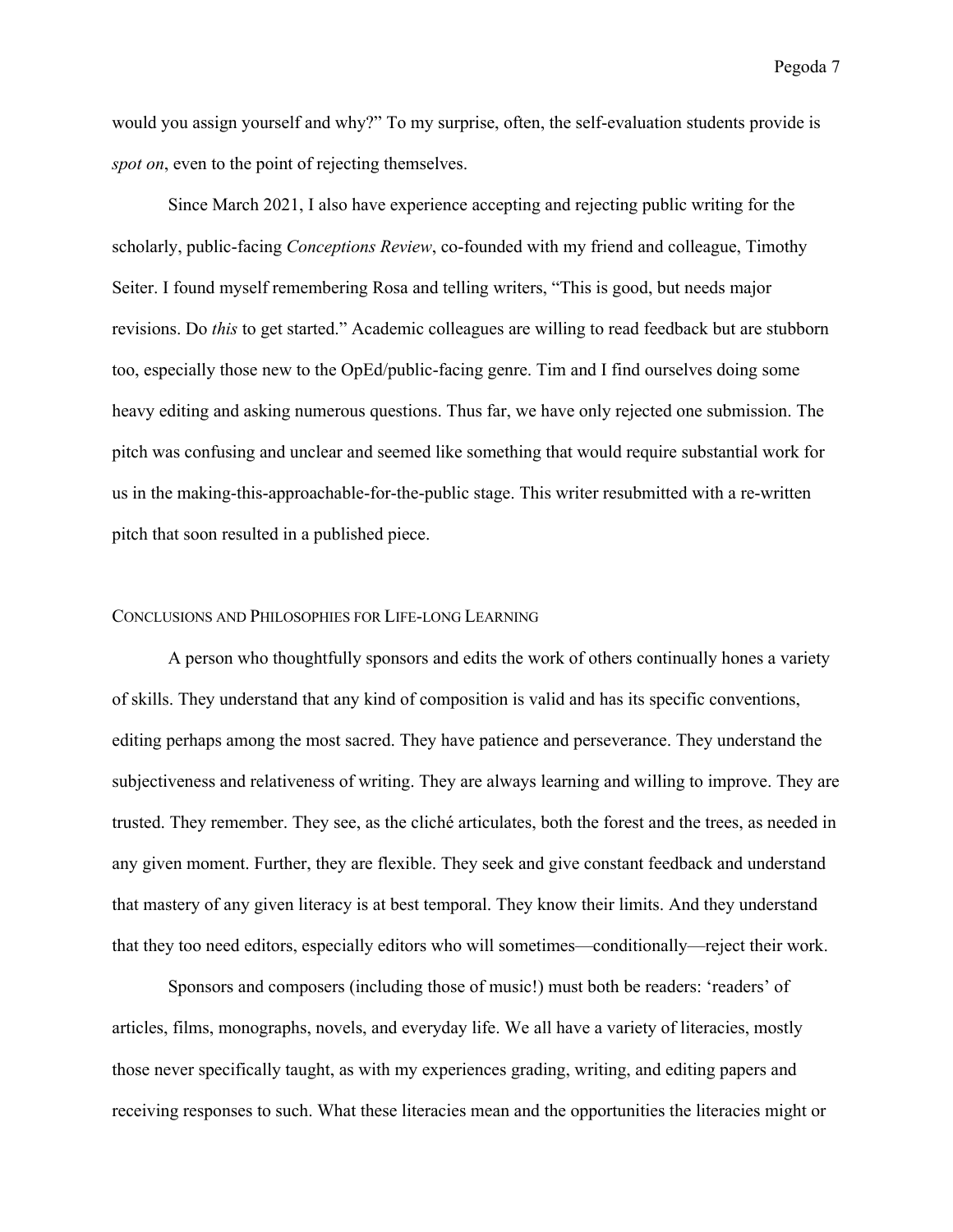might not afford is impacted by a variety of circumstances handed to us by life. And we all teach a range of literacies, too: How are *you* a sponsor of literacy?

I close with a final acknowledgment of how supportive my parents have always been. NF has always demanded hyper vigilance in any context and readiness to embrace or reject opportunities from the medical to reading and writing. Rejection, however, has never existed at home. My parents bought anything I have ever wanted or needed for my education. I was always buying books as a younger person—remember I was basically born an adult—to further educate and evaluate myself. And my parents started an on-going ritual of us all reading together and talking about the specific narrative constructions and our resulting thoughts. When I was in sixth, seventh, and eighth grade, my father and I read the then-released *Harry Potter* books. And before that in elementary school, my mother and I read together almost every single night. One of our favorite books is *Love You Forever*.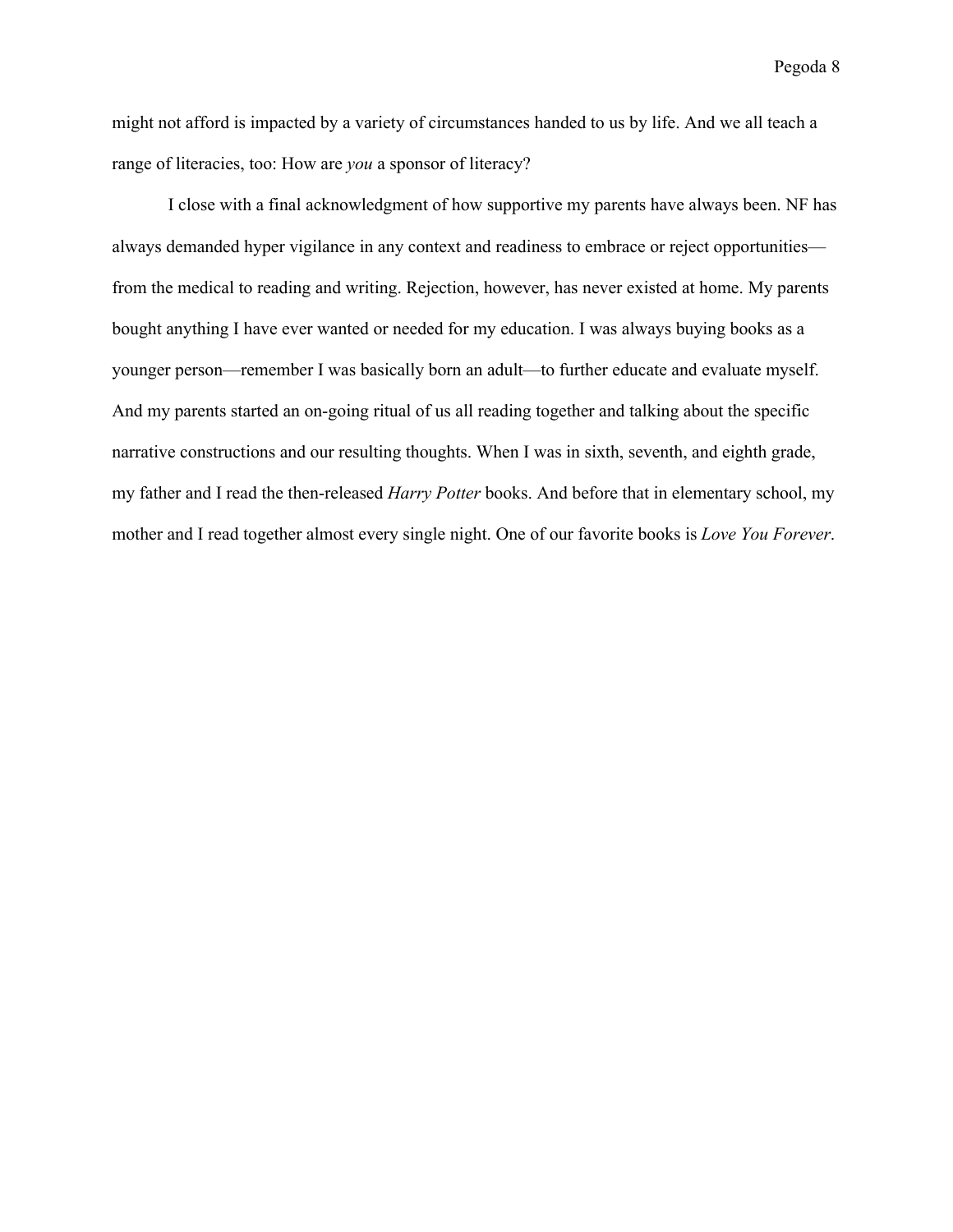# Work Cited

Brandt, Deborah. "Sponsors of Literacy." *College Composition and Communication*, vol. 49, no. 2, 1998, pp. 165-185.